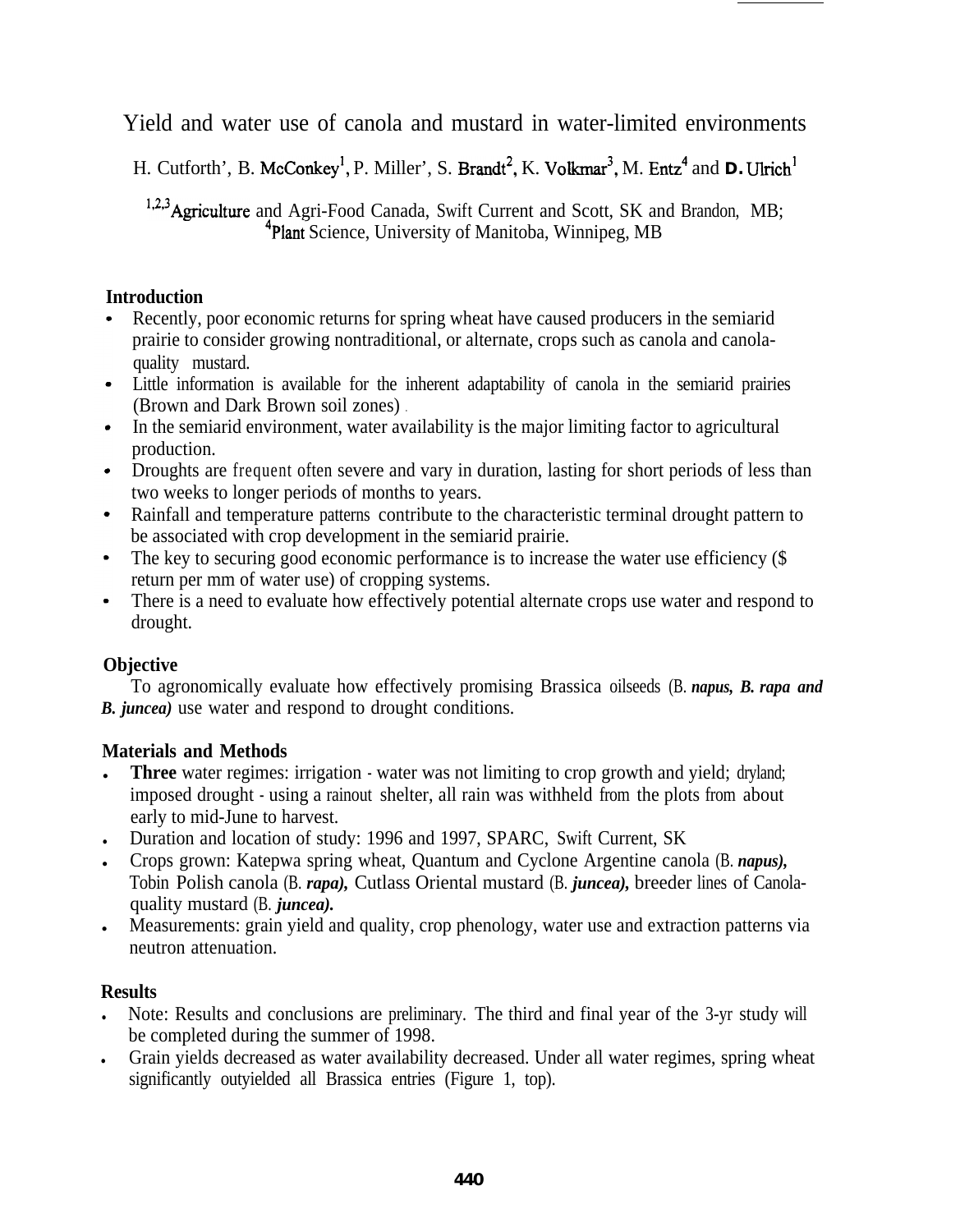- . There were little yield differences among the Brassica species, especially under dryland and imposed drought water regimes.
- . Under all water regimes, harvest index of wheat was significantly greater than harvest indexes for the Brassica species (Figure 1, bottom). The only differences among Brassica entries occurred under irrigation.
- . As water availability decreased, harvest index for spring wheat tended to increase slightly whereas harvest indexes for the Brassica species tended to decrease.
- . Brassica yields in proportion to wheat decreased as water availability decreased.
- . Under dryland and imposed drought, total water use for the Brassica species were similar to wheat (Figure 2, top). Only under irrigation were there significant differences in water use between wheat and some of the Brassica entries.
- . Under all water regimes, water use efficiency for wheat was significantly greater than for the Brassica species (Figure 2, bottom). Differences among Brassica entries only occurred under irrigation. Comparing across water regimes, mustard tended to have lower water use efficiency than canola.
- . Water use efficiency for wheat increased as water availability decreased (Figure 2, bottom). Water use efficiency for the Brassica species was relatively constant across water regimes.
- . Soil water measurements indicate that the Brassica species are deep rooted (150 cm) with water extraction patterns similar to spring wheat (data not shown).
- . During the vegetative growth phase, there were no differences between wheat and the Brassica species in daily water use when grown under dryland and imposed drought (Figure 3, top). Under irrigation, mustard tended to have higher daily water requirements than canola and wheat.
- . Under all water regimes, during the reproductive growth phase, daily water use for mustard tended to be greater than for canola (Figure 3, bottom). Wheat tended to have the lowest daily requirement for water. These differences were significant under irrigation.

### **Summary**

Compared to wheat, the Brassica species are not drought tolerant. The poor drought tolerance is shown by the fact that, relative to spring wheat, yield, harvest index and water use efficiency for the Brassica oilseeds decreased as water availability decreased. In the semiarid climate of southwestern Saskatchewan the Brassica species used similar amounts of water as spring wheat. Two years of study have shown very little difference in water use or water relations between the Brassica species, although the mustards are showing a higher water use per day of growth than canola or wheat, especially during the reproductive growth phase. The evidence suggests that photosynthesis during grain fill is more important to grain yield for the Brassica species than for wheat. Thus, oilseeds should be seeded as early as possible to minimize the grain fill period occurring during the typically drier mid-summer and seeded on fallow where they typically have the greatest water supply and thereby the least chance of running out of water during grain fill. To date, we have found no consistent evidence that either the mustard- or canola-type B. *junceu is* more drought tolerant than B. napus. For profitable production in a semiarid climate, Brassica oilseeds will need a large price advantage to be competitive with wheat.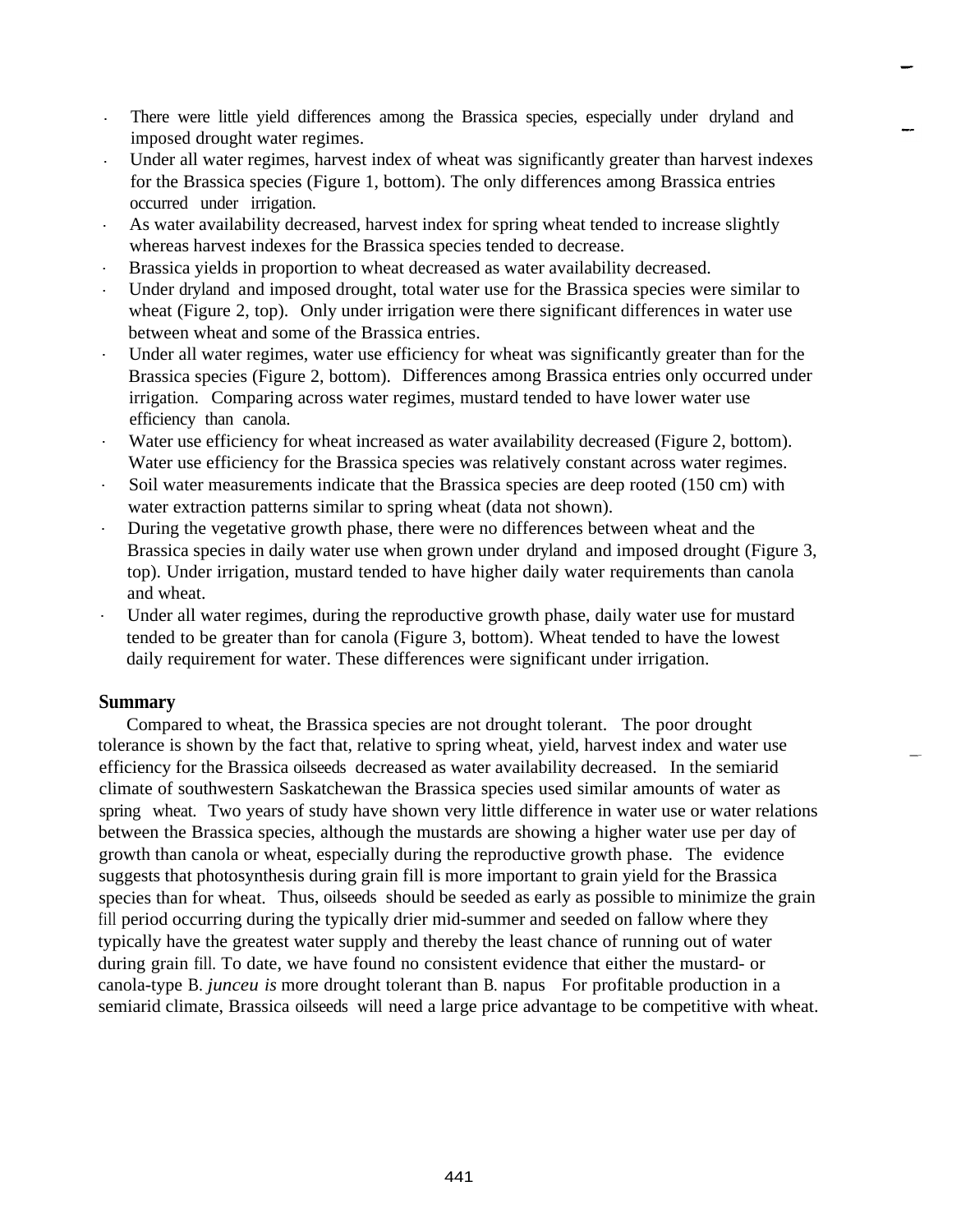

Figure 1: Grain yield (top) and harvest index (bottom) averaged across 1996 and 1997 for Katepwa spring wheat, Quantum and Cyclone canola (B. napus), Tobin canola (B. rapa), Cutlass and Canola-quality mustard (CQM) (B. juncea) grown at Swift Current, SK. (Means with different letters are statistically different,  $P<(0.05)$ .)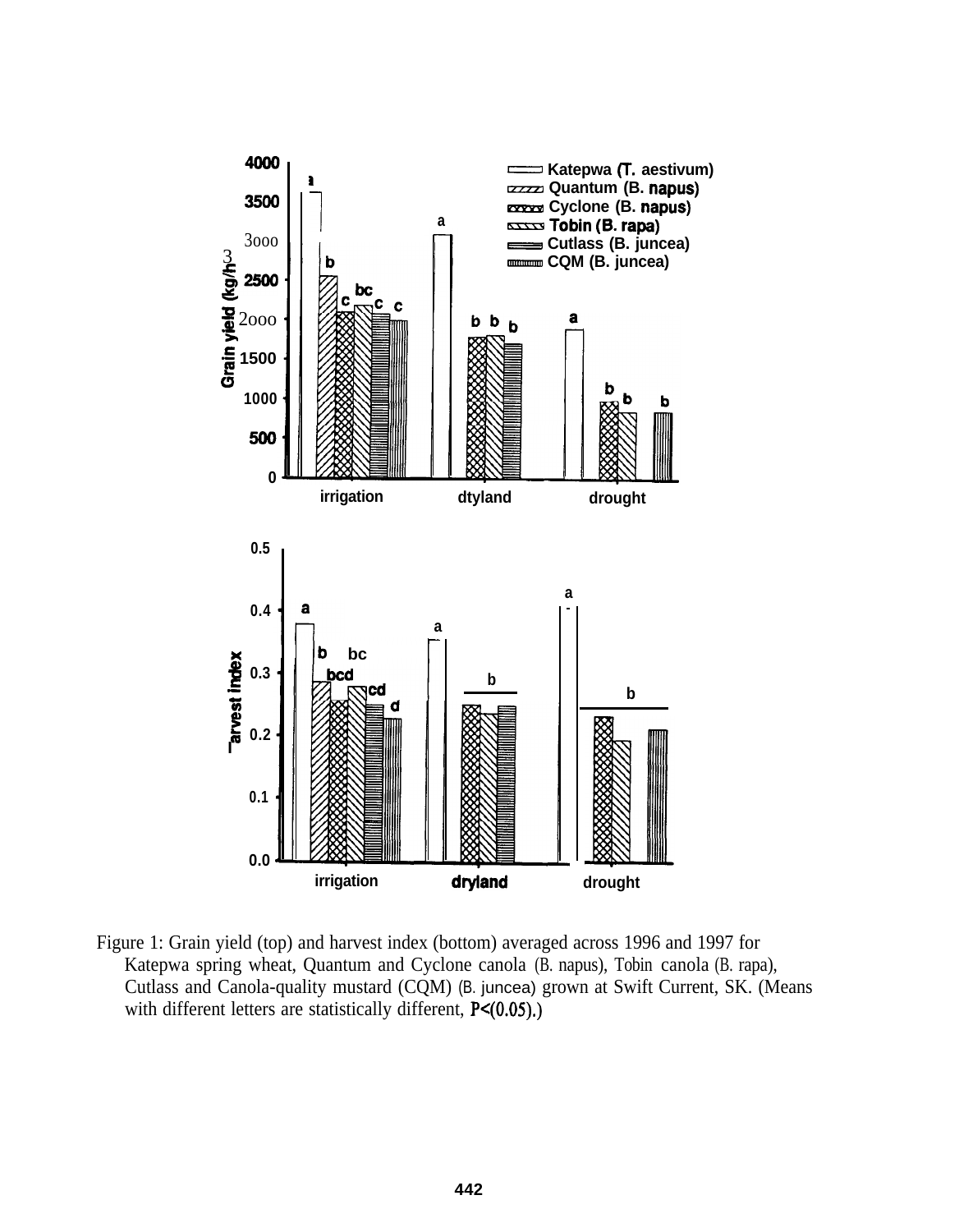

Figure 2: Water use (top) and water use efficiency (bottom) averaged across 1996 and 1997 for Katepwa spring wheat, Quantum and Cyclone canola (B. napus), Tobin canola (B. rapa), Cutlass and Canola-quality mustard (CQM) (B. juncea) grown at Swift Current, SK. (Means with different letters are statistically different, P<(0.05); no letters, no differences.)